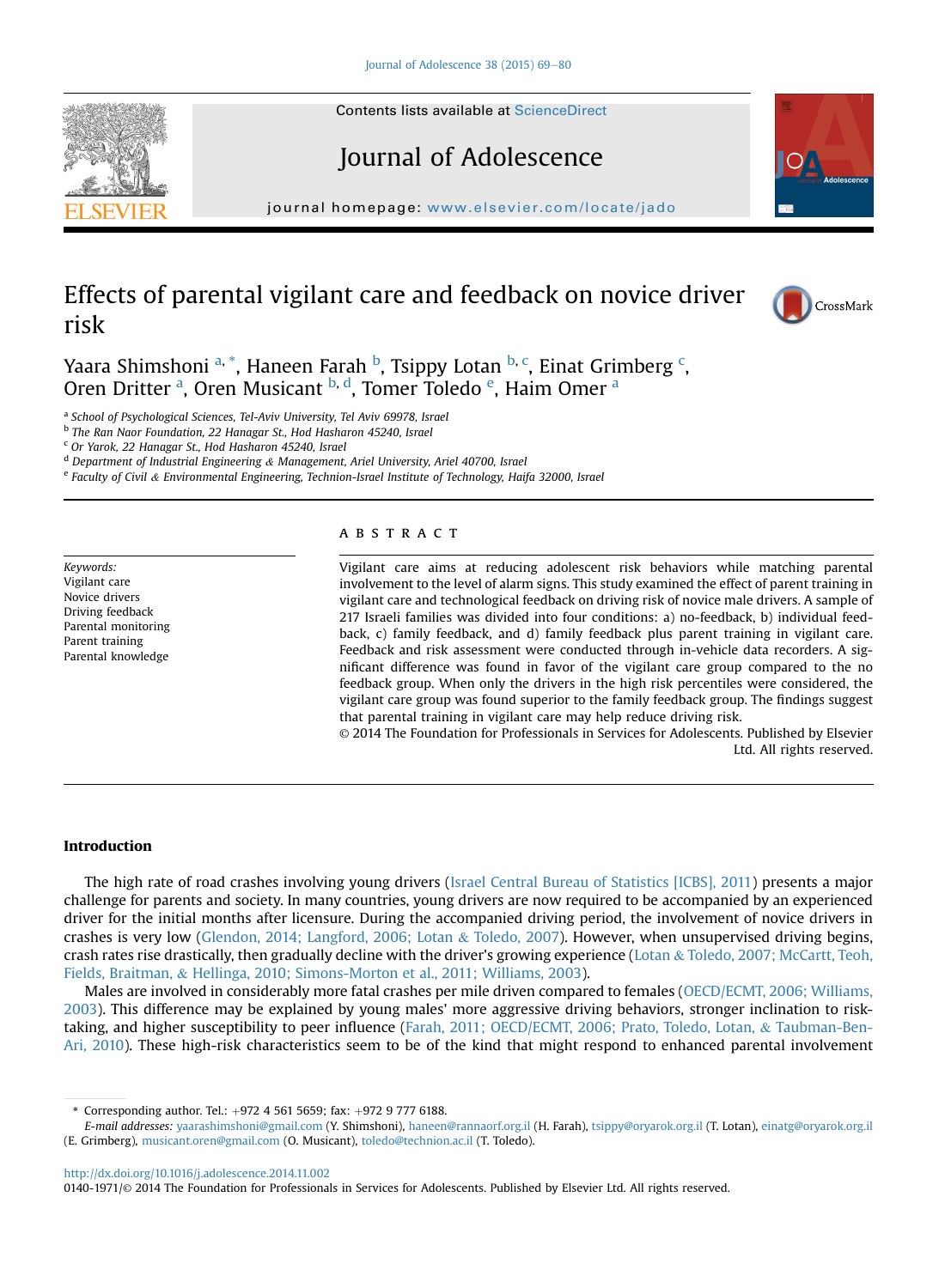[\(Burrus et al., 2012; Farmer, Kirley,](#page-9-0) & [McCartt, 2010; Racz](#page-9-0) & [McMahon, 2011; Scott-Parker, Watson, King,](#page-9-0) & [Hyde, 2012;](#page-9-0) [Simons-Morton, 2007](#page-9-0)). However, parents show difficulties in maintaining involvement in this area ([Goodwin, Foss, Margolis,](#page-10-0) & [Harrell, 2014; Mirman, Lee, Kay, Durbin,](#page-10-0) & [Winston, 2012](#page-10-0)).

Several interventions have been developed to help parents increase their involvement, either by supplying information through the Internet (e.g., [http://www.teendriversource.org; www.roads2survival.com.au](#page-11-0)) ([Chaudhary, Ferguson,](#page-9-0) & [Herbel,](#page-9-0) [2004](#page-9-0)) or by attempting to engage parents directly (e.g., [Goodwin et al., 2013; Scott-Parker et al., 2012; Soole, Scott-Parker,](#page-10-0) [Buckley, Senserrick,](#page-10-0) & [Watson, 2013; Zakrajsek et al., 2013\)](#page-10-0). Still, only modest indication currently exists that these programs reduce driving risk ([Soole et al., 2013\)](#page-11-0). Another promising intervention uses feedback through in-vehicle data recorders, which the parents can access as a way to remain involved ([Carney, McGehee, Lee, Reyes,](#page-9-0) & [Raby, 2010; Farmer et al.,](#page-9-0) [2010; Lee, 2007; McGehee, Raby, Carney, Lee,](#page-9-0) & [Reyes, 2007; Toledo](#page-9-0) & [Lotan, 2006\)](#page-9-0). However, communication difficulties and parental helplessness remain obstacles for improved parent involvement ([Guttman](#page-10-0) & [Gesser-Edelsburg, 2011; Papakosmas](#page-10-0) & [Noble, 2011](#page-10-0)). The model of vigilant care attempts to overcome these obstacles.

#### Vigilant care

Until a few years ago, it seemed clear that parental monitoring was the best way to increase child safety in virtually any area of risk. However, a wave of critical studies, centered on the concepts of psychological control, overparenting, and parental knowledge, have cast doubts on the assumption that more monitoring invariably leads to less risk. The model of vigilant care was developed in response to these criticisms ([Omer, 2011, 2013](#page-10-0)).

The belief that parental monitoring helps to prevent risk has been upheld by considerable evidence [\(Bowman, Prelow,](#page-9-0)  $\&$ [Weaver, 2007; Chamberlain](#page-9-0) & [Reid, 1998; Dishion](#page-9-0) & [McMahon, 1998; Jang](#page-9-0) & [Smith, 1997; Magoon](#page-9-0) & [Ingersoll, 2006; Rai et al.,](#page-9-0) [2003; Steinberg, Fletcher,](#page-9-0) & [Darling, 1994; Wilder](#page-9-0) & [Watt, 2002](#page-9-0)). This evidence has led to the oversimplification that more monitoring invariably means less risk. However, such a linear relationship does not seem to fit the facts, and inappropriate or excessive monitoring may boomerang, leading to negative effects, such as increased lying, conflict, and mutual distancing [\(Bernstein](#page-9-0) & [Triger, 2011; Ungar, 2009; Wang, Pomerantz,](#page-9-0) & [Chen, 2007\)](#page-9-0).

In addition, excessive monitoring means more parental control, which has been shown to be detrimental to development of autonomy and self-esteem, besides damaging the parent-child relationship [\(Barber](#page-9-0) & [Harmon, 2002; Luyckx, Soenens,](#page-9-0) [Vansteenkiste, Goossens,](#page-9-0) & [Berzonsky, 2007; Soenens, Park, Vansteenkiste,](#page-9-0) & [Mouratidis, 2012](#page-9-0)). The attempt to salvage the concept of monitoring by differentiating between psychological control, which is assumed to have negative effects, and behavioral control, which is assumed to have positive effects, proves confusing ([Barber, 1996; Barber](#page-9-0) & [Harmon, 2002;](#page-9-0) [Steinberg, 1990\)](#page-9-0). For instance, studies have shown that behavioral control could have negative effects similar to those of psychological control [\(Hoeve et al., 2009; Kuppens, Grietens, Onghena,](#page-10-0) & [Michiels, 2009; Segrin, Woszidlo, Givertz, Bauer,](#page-10-0) & [Taylor Murphy, 2012\)](#page-10-0). Moreover, adolescents often experience behavioral control as psychological control and react accordingly ([Hasebe, Nucci,](#page-10-0) & [Nucci, 2004; Nucci, Hasebe,](#page-10-0) & [Lins-Dyer, 2005; Smetana](#page-10-0) & [Daddis, 2002\)](#page-10-0). The contention that monitoring invariably reduces risk is also weakened by evidence regarding the negative effects of overparenting [\(Bernstein](#page-9-0)  $\&$ [Triger, 2011; Padilla-Walker](#page-9-0) & [Nelson, 2012; Ungar, 2009](#page-9-0)).

[Kerr and Stattin \(2000\)](#page-10-0) initiated another line of criticism, and argued that what had been measured in research on parental monitoring was actually parental knowledge. These authors and those who followed their lead (e.g., [Hamza](#page-10-0) & [Willoughby,](#page-10-0) [2011; Hoeve et al., 2009; Lahey, Van Hulle, D'Onofrio, Rodgers,](#page-10-0) & [Waldman, 2008\)](#page-10-0) argued that most positive effects attributed to parental monitoring actually result from an atmosphere of trust and dialogue that fosters spontaneous disclosure. In contrast, parental attempts to monitor the child's activities unilaterally impair this process.

However, the contention that the positive effects of parental knowledge are the exclusive result of spontaneous disclosure is not upheld. Particularly with children in some risk categories (e.g., behavioral problems, or problem neighborhoods), active parental monitoring that is not restricted to open dialogue reduced risk ([Coley, Morris,](#page-9-0) & [Hernandez, 2004; Lahey et al., 2008;](#page-9-0) [Laird, Marrero,](#page-9-0) & [Sentse, 2010](#page-9-0)). Moreover, these monitoring activities are not necessarily opposed to spontaneous disclosure, but under certain circumstances, actually enabled such disclosure [\(Hamza](#page-10-0) & [Willoughby, 2011; Laird, Pettit, Bates,](#page-10-0) & [Dodge,](#page-10-0) [2003; Soenens, Vansteenkiste, Luyckx,](#page-10-0) & [Goossens, 2006\)](#page-10-0).

Criticisms have made it clear that an optimal kind of parental involvement is a more complex process than was assumed by either those who favored parental monitoring or those who favored open dialogue and spontaneous disclosure [\(Racz](#page-10-0)  $\&$ [McMahon, 2011\)](#page-10-0). In our view, what is needed is a new concept that integrates the ideas of open dialogue and active monitoring. Such a concept should consider the negative effects of overparenting and parental control. A graded approach that specifies different levels of parental involvement would allow parents to be minimally intrusive, but to increase their involvement in a legitimate way according to need. Adolescents are more accepting of parental involvement when they perceive it as linked to their safety or to accepted social norms [\(Hasebe et al., 2004\)](#page-10-0). Thus, linking increases in parental involvement to explicit considerations of safety and accepted norms would make those steps more legitimate and acceptable. These are the challenges that the model of vigilant care was designed to meet ([Omer, 2011, 2013\)](#page-10-0).

Vigilant care is a flexible attitude by which parents continuously adjust their levels of involvement to the alarm signs they detect. The lowest level of vigilant care is that of open attention, which is characterized by a caring interest in the child's life. At this level, parents foster trust, dialogue, and openness, and establish positive and non-intrusive contacts with people in the child's environment (e.g., teachers, friends, other parents). This level likely parallels the atmosphere of trust that leads to optimal parental knowledge ([Stattin](#page-11-0) & [Kerr, 2000\)](#page-11-0). So long as no alarming signs are detected, parents should stay mostly at this level.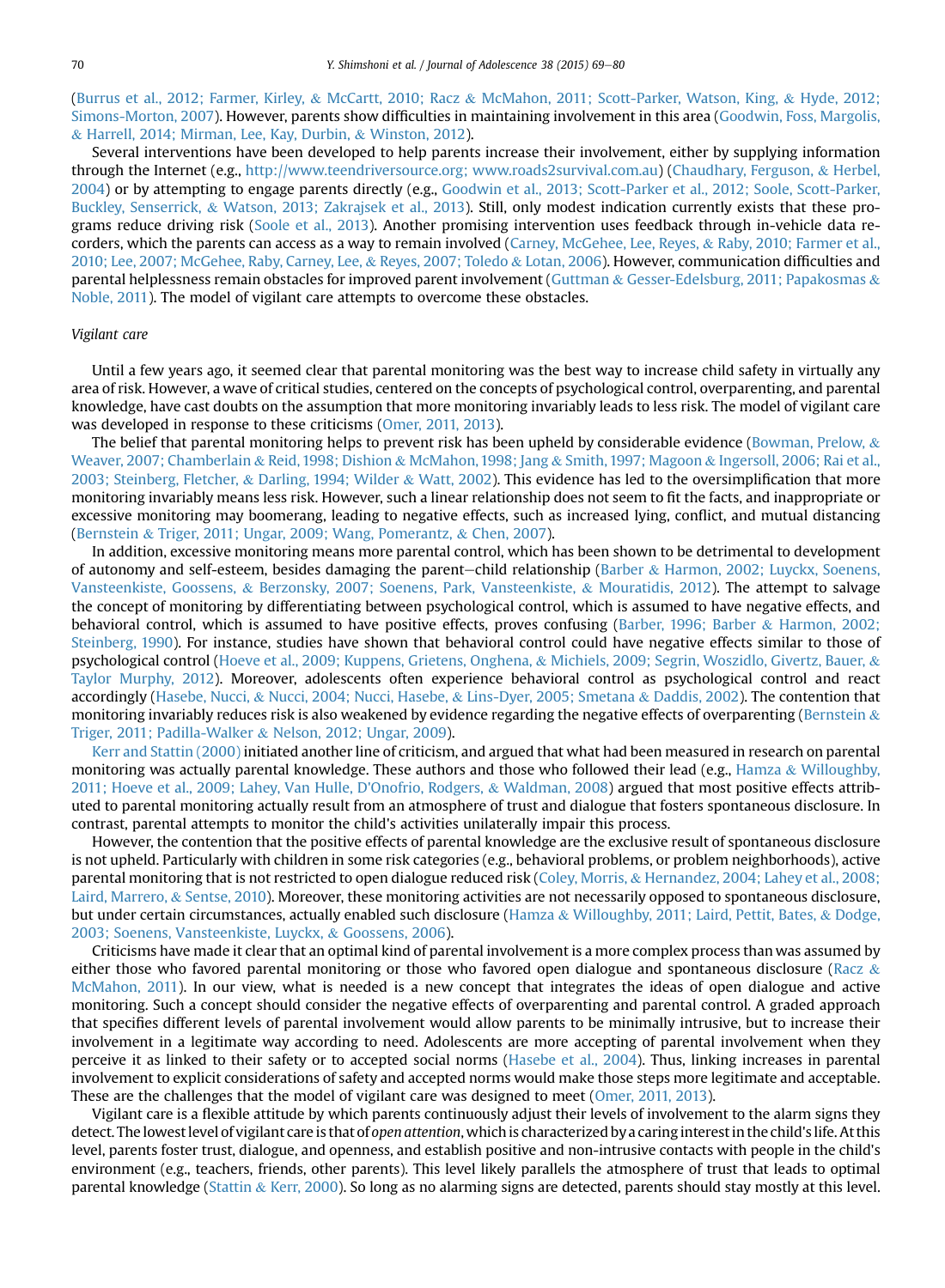However, if such signs appear (e.g., the child lies, scholastic achievements recede, problematic friendships develop), parents should move to the level of focused attention. At this point they start checking and asking the child specifically about the what, when, where, and with whom concerning his or her activities. If the alarm signs recede, the parents go back to the level of open attention. If the child refuses to collaborate or supplies unreliable information, or if there are other signs that he or she is probably involved in problematic activities, the parents move to active protection; that is, they take actual steps to reduce the risk.

In the model of vigilant care, the active positive ingredient is not assumed to be parental control (either behavioral or psychological), but parental presence ([Omer, 2002, 2004, 2011\)](#page-10-0). In our program, parents are trained to understand that they cannot control the child, only themselves [\(Omer, 2011, 2013](#page-10-0)). A common result of parental attempts at control is that parentchild conflicts escalate. In contrast, when parents are trained to abstain from controlling messages and acts, escalation of conflict occurs much less often [\(Lavi-Levavi, Shachar,](#page-10-0) & [Omer, 2013\)](#page-10-0).

The adjustment of parents' levels of involvement to the levels of alarm signs also helps them overcome the tendency to overparent. In our program, we describe overprinting as anxious care ([Omer, 2013\)](#page-10-0) and help parents change their attitude to one of graded vigilant care. When anxious parents are offered a clear and positive way to exercise vigilant care, they find it easier to overcome their tendencies to overparent, which is very difficult for them to do when they are merely told that overparenting is bad.

Parental training in vigilant care involves instruction regarding how to stay close through open attention, supplies decision rules of when and how to move to focused attention, and details interventions for situations requiring protective actions ([Omer, 2011; 2013](#page-10-0)). In developing parental training in vigilant care, we drew from our experience on helping parents cope with violent and self-destructive children using non-violent resistance. This approach involves a combination of decided parental presence with the prevention of conflict escalation ([Lavi-Levavi et al., 2013; Ollefs, Schlippe, Omer,](#page-10-0) & [Kriz, 2009;](#page-10-0) [Omer, 2004; Weinblatt](#page-10-0) & [Omer, 2008\)](#page-10-0).

#### Availability of feedback and vigilant care

In-vehicle data recorders (IVDRs) were developed to provide feedback to drivers or to those responsible for their driving ([Lotan](#page-10-0) & [Toledo, 2007\)](#page-10-0). These systems enable identification of potentially dangerous maneuvers, such as hard braking, ac-celeration, and sudden swerves. The risk indicators provided by IVDR systems have been shown to predict crashes ([Toledo](#page-11-0)  $\&$ [Lotan, 2006\)](#page-11-0). Additionally, monitoring through IVDR systems has been shown to improve driving behaviors and increase safety ([Musicant, Lotan,](#page-10-0) & [Toledo, 2007\)](#page-10-0).

Providing IVDR feedback to young drivers and their parents may also be helpful in reducing risky driving by young novice drivers [\(Carney et al., 2010; Farmer, Kirley,](#page-9-0) & [McCartt, 2009; McGehee et al., 2007; Prato et al., 2010](#page-9-0)). However, many parents who were offered the opportunity to do so were reluctant to access or make use of the feedback, saying that it would increase conflict [\(Farmer et al., 2010; Guttman](#page-9-0) & [Gesser-Edelsburg, 2011\)](#page-9-0). We assumed that training parents in vigilant care might help them cope with these difficulties and enable them to make better use of the feedback.

For this study, we developed a brief training in vigilant care to be used in conjunction with IVDR feedback. The training was administered in the young driver's presence to guarantee transparency and reduce potential conflicts. Special attention was given to minimizing conflicts, especially when parents moved to a higher level of vigilant care. The issue of legitimization was also addressed by making it clear that, as long as the young driver was driving safely, he would have maximum autonomy and driving rights. However, if there were signs of risk, it was the parents' duty to intervene.

#### Study questions and hypotheses

Three main questions and hypotheses guided this study:

- Q1: Is vigilant care training associated with parental use of feedback?
- H1: Parents receiving training will access the IVDR website more frequently than will parents who do not receive training.
- Q2: How does feedback availability affect the riskiness of young adult's driving?
- H2: Low driving risk will be associated with family feedback; medium driving risk will be associated with individual feedback; high driving risk will be associated with no feedback.
- Q3: Can training in vigilant care reduce risk over and beyond technological feedback?
- H3: Parental training in vigilant care will be associated with lower driving risk compared to feedback alone.

### Methodology

#### Participants and recruitment

A rolling recruitment procedure was used. In total, 6290 phone calls were made to potential candidates (drivers immediately after licensure); 2380 candidates expressed interest in participating and were asked to fill out a web questionnaire that served as a screening tool to evaluate their relevance to the study. Of these, 872 candidates completed the web questionnaire. To be eligible for the study, each candidate was required to meet the following criteria: (1) male young driver, licensed no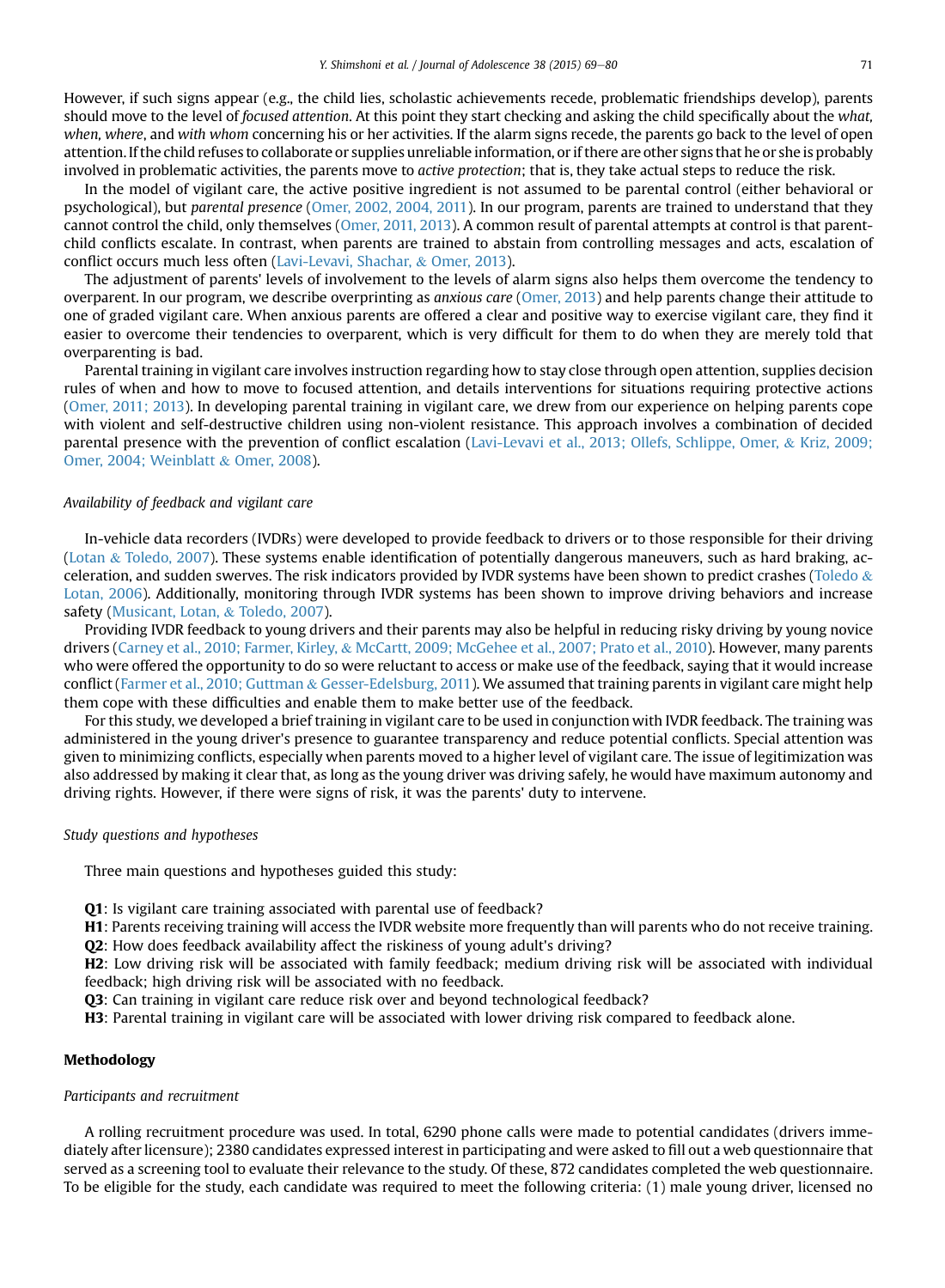more than 1.5 months (i.e., still in the accompanied driving period); (2) parents had access to the internet; and (3) the young driver drove the family car (i.e., did not have a car of his own).

Of the 242 families recruited for the study, 217 were followed up for 6 months (90% retention rate). Young participants' age range was 17-22 years ( $M = 17.5$ ,  $SD = 0.8$ ). Family participants included 194 fathers (range 33-62 years,  $M = 50.2$ ,  $SD = 5.4$ ), and 207 mothers (range 37–59 years,  $M = 47.6$ ,  $SD = 4.9$ ). Of the families, in 184 both parents participated, in 10 only the fathers and in 23 only the mothers participated. Among the parents, 53% had academic degrees. Each family received 1000 NIS (approximately \$250) for their participation.

## Experimental design

The families were randomly allocated to one of four groups.

- No feedback: Neither the parents nor the young driver received any feedback from the IVDR system.
- Individual feedback: The parents and the young driver received feedback from the IVDR system regarding their own driving, but not regarding that of the other family members.
- Family feedback: The parents and the young driver had access to the IVDR feedback regarding their own driving and the driving of other family members.
- Vigilant care: In addition to family feedback, as in the previous group, the parents received a 90-min training session on vigilant care and three to five booster telephone calls.

#### Measures

## Driving-risk measure

The GreenRoad System was used in this study ([Prato et al., 2010\)](#page-10-0). This type of IVDR is a G-force based system that tracks all trips made by the vehicle and records the following information: (a) trip start and end times; (b) driver identification, and (c) events of excessive maneuvers as defined by patterns of G-forces measured in the vehicle. These events are classified into severity groups according to the intensity of the G-forces. The system can identify 20 different types of excessive maneuvers, which are classified into five major categories: braking, accelerating, turn handling, lane handling and speeding. Drivers had to identify themselves at the beginning of each trip using Dallas keys (personal magnetic identification keys).

Feedback was conveyed in two ways: by an in-vehicle display (immediate feedback of three lights [green, yellow, red] that would light up during driving) and by a web-based application (cumulative feedback that could be viewed at any time). As is shown in Fig. 1a, a green (in the web version), yellow (in the web version), or red (in the web version) light indicated low, intermediate and high risk levels, respectively. The web-based application provided drivers with reports that summarized trip information and events. The chart in Fig. 1b shows the trips that the driver undertook during the month; each square represents a trip. The X-axis indicates the day of the month, and the Y-axis indicates the number of trips taken each day. Trips are colorcoded according to their risk level, which is based on the rate of risky maneuvers recorded in the trip. Drivers were classified as low, intermediate, or high-risk if they record less than 2, 2 to 5, or more than 5 risk maneuvers per driving hour. Black triangles indicate night trips. For a more detailed description, see [Prato et al. \(2010\)](#page-10-0) and [Toledo, Musicant, and Lotan \(2008\).](#page-11-0)

#### Procedure

In Israel, at the time this study was conducted, the accompanied driving period lasted for 3 months after licensure. The IVDR system began operating during the first month of accompanied driving (upon installation); however, the feedback

|    |                          | <b>Trips history</b>                                                                                                       |                            |                                       |               |
|----|--------------------------|----------------------------------------------------------------------------------------------------------------------------|----------------------------|---------------------------------------|---------------|
|    | <b>ROOT</b>              | <b>Monthly trips</b><br>The horizontal axis shows the day of the month<br>The vertical axis shows the trip number each day |                            |                                       |               |
|    |                          | Feb                                                                                                                        | Mar $\sim$ 2007 $\sim$     | Show                                  | Apr           |
|    |                          | ■ Braking Patterns                                                                                                         | Speed Handling             | ■ Lane Handling ■ Check all           | Filter        |
|    |                          | Acceleration Patterns                                                                                                      | Corner Handling            | No manoeuvres Create printable report |               |
|    | 000<br><b>CALIFORNIA</b> | $23$<br><b>B</b> B<br>Night Drive                                                                                          | 12 13 14 15 16 17<br>18990 | 19 20 21 22 23 24                     | в<br>■四四四四四 ▼ |
| a) |                          | $\left(\mathbf{b}\right)$                                                                                                  |                            |                                       |               |

Fig. 1. Feedback media: (a) In-vehicle display; (b) web-based application.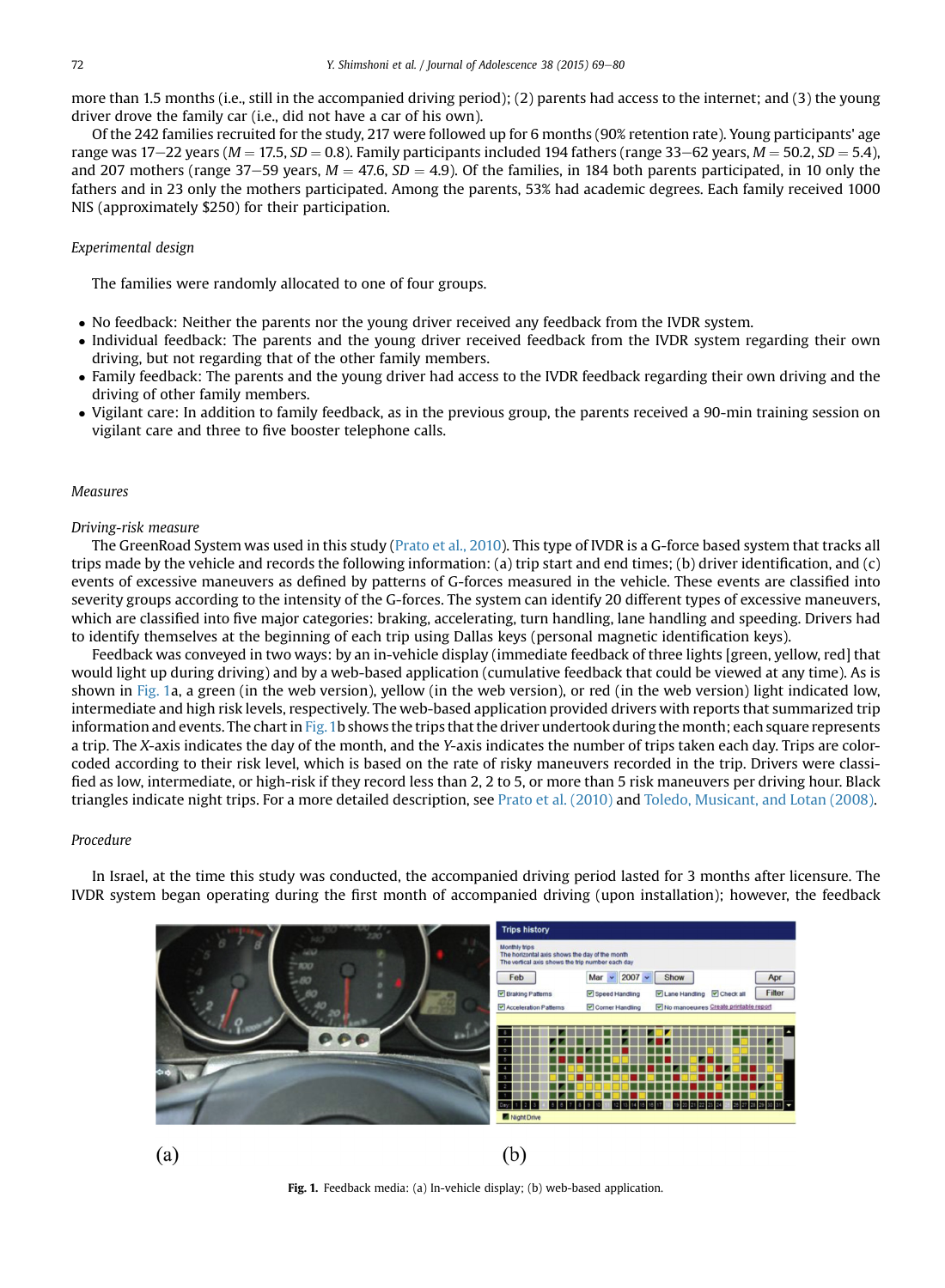groups gained access to the feedback only 2 weeks before the end of the accompanied driving period (2.5 months after licensure). The control group did not receive any feedback. The parent training session took place in the last 2 weeks of the accompanied driving period. The booster phone calls were made during the first 3 months of unaccompanied driving. The study was approved by the Tel-Aviv University Helsinki Committee.

#### Treatment

Parents in the feedback groups received training on how to access the feedback, which was provided at the time of installation. Training in vigilant care consisted of one 90-min session conducted in each family's home. In 12 cases (out of 54 families in this group), only one parent attended the session, in all other cases, both attended. The young driver always attended. Trainers included three psychologists and two psychology graduate students with experience in parental training in vigilant care. In the training, the three levels of vigilant care (open attention, focused attention, protective action) were matched to the three levels of risk (green, yellow, red). Parents also received a booklet on vigilant care and a hotline telephone number.

## Open attention

When the young driver was mostly "green" according to the IVDR data and followed the rules regarding car use (e.g., driving with no more than the agreed number of passengers or abiding by the stipulated driving hours), parents were advised to allow maximum autonomy, while maintaining open interest and open communication regarding the young driver's and their own driving. At this level, parents should regard the young driver as a full member of "the driving community." This is illustrated by drivers' talks, which parents were advised to carry out on a weekly basis.

During drivers' talks, parents and the young driver should examine together each other's driving records and set goals to improve the family record. These talks should be conducted in an egalitarian atmosphere, in which the youngster was allowed to comment on his parents' driving as well as the other way around. Parents and young drivers were encouraged to share drivers' observations (e.g., remarks about events witnessed on the road, driving dilemmas) on a routine basis.

In an attempt to increase parental presence in potentially dangerous situations, parents were instructed to give special attention to weekend drives, night drives, and drives to unfamiliar locations. At those times, parents were advised to engage in conversations on coping with special difficulties (e.g., fatigue, bad weather). Another tool offered to parents was that of conjoint route planning. Parents were advised to set aside a few minutes with the young driver to plan routes to new destinations. It was considered likely that the young driver would remember the conversation when he came to the various points mentioned in the route planning. By these means, a virtual kind of parental presence was created, though the parents were not in the car.

#### Focused attention

Parents were instructed to move to this level of vigilant care when the feedback showed a "yellow" driving record for at least 3 consecutive days, three "red" trips in one week, or when the young driver did not meet the stipulations for use of the car. At this level, parents were advised to institute feedback talks, which were specifically focused on the problematic driving patterns exhibited by the young driver and on finding solutions to the patterns. For instance, a feedback talk could be concluded by saying: "During the next week, we want to see a clear decrease in 'yellow rides'. You had three last week and, we want to set a goal of maximum one for the next week!" At this level, parents were also instructed to conduct focused questioning after weekend drives and night drives.

#### Protective action

Parents were instructed to proceed to the third level of vigilant care when the feedback showed a "red" driving record for more than 3 days a week, or when there was continuous disregard of car use stipulations. At this level parents were advised to intensify their involvement and reduce driving rights, such as driving on weekends, on highways, and with friends, until the record showed improvement and the young driver kept the rules. Parental actions at this level are not popular; therefore, they require preparation and support. The booster phone calls often devoted to help parents fulfill this task.

#### Booster phone calls

Parents received three to five booster phone calls, according to need. These phone calls occurred at approximately 3-week intervals, each lasting approximately 15 min. The purpose of the phone calls was to support the parents and encourage them to stay involved. Each call was followed by an email summary addressing the chief points covered in the conversation.

## Results

#### Treatment implementation

Assessments were made to determine the extent to which parents in the vigilant care group implemented the various elements of the training. One goal of the training was to increase parent readiness to access the website. In [Fig. 2](#page-5-0), we present the number of families in each group that accessed the website at least once a month.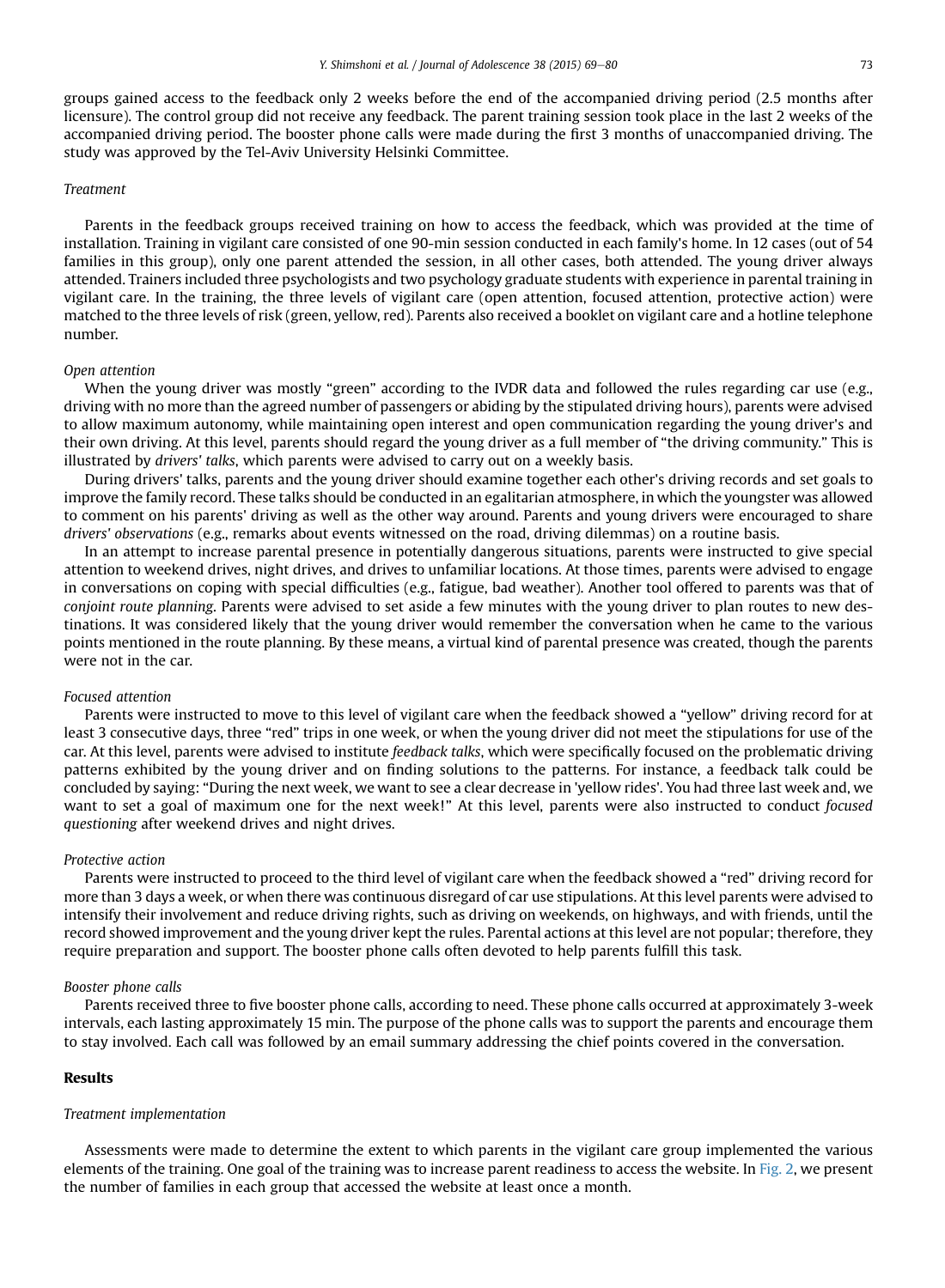<span id="page-5-0"></span>

Fig. 2. Number of families that entered the website at least once a month by groups and months.

A non-parametric Kruskal–Wallis ANOVA test was conducted to examine the differences among the three feedback conditions with respect to the rate that families accessed the website at least once a month. A statistically significant difference was found between the groups, <ChI>2 (2 df) = 7.85, p = .02, with a mean rank of 14.17 for the vigilant care group, 5.67 for the individual feedback group, and 8.67 for the family feedback group.

To examine which groups differed significantly from each other, a Mann-Whitney U test was conducted for each pair of groups. The results of the comparisons showed that entry rates of the vigilant care group were significantly higher than were those of the individual feedback group,  $p = .01$ , and the family feedback group,  $p = .05$ . No significant difference was found between the individual feedback group and the family feedback group,  $p = 0.26$ .

Regarding the extent to which parents in the vigilant care group engaged in the relevant actions (e.g., attended drivers' talks, weekend and night drive questioning, feedback talks, reductions of driving rights), 98.1% of parents reported implementing at least one vigilant care action, 90% reported implementing at least two, and 46.3% reported implementing at least three. We divided these parents into two groups based on their reports on the color of their teen's driving record ("green" vs. "yellow" or "red"). 25 families (46.3%) reported that their young drivers had a "green" driving record throughout the study period, while 29 families (53.7%) reported that their young drivers had been rated "yellow" or "red" for at least 1 week during the first 3 months of independent driving. Implementation of the various actions of vigilant care for these groups is presented in Table 1. Table 1 shows that parents implemented the interventions in the graded fashion prescribed by the model, with the parents of "yellow" and "red" drivers implementing considerably more steps than parents of "green" drivers.

## Driving behavior

Driving exposure data among the four groups is presented in [Table 2.](#page-6-0) As seen in [Table 2,](#page-6-0) drivers in the four groups drove similarly in terms of number and duration of trips. Next, a comparison among the four groups was conducted, with driving behavior measured by the rate of risky events recorded per month, normalized by the number of driving hours. [Fig. 3](#page-6-0) shows the mean events rate of the four groups during the accompanied period and the first six months of unaccompanied driving. The beginning of unaccompanied driving is designated by "0". The last 2 months of accompanied driving are indicated by

#### Table 1

Reported Implementation of Vigilant Care Actions among Parents of "Green" vs. "Yellow" and "Red" Young Drivers.

| Vigilant care actions/Families                        | Green $(n = 25)$<br>% | Yellow/Red $(n = 29)$<br>$\%$ |
|-------------------------------------------------------|-----------------------|-------------------------------|
| Attended Drivers' talks                               | 24                    | 31                            |
| Feedback talks                                        | 12                    | 62                            |
| Weekend/night alert                                   | 84                    | 76                            |
| Driving limitations/accompanied driving               | 36                    | 35                            |
| Spontaneous driving chats                             | 68                    | 76                            |
| Implementation of $>2$ Types of vigilant care actions | 24                    | 66                            |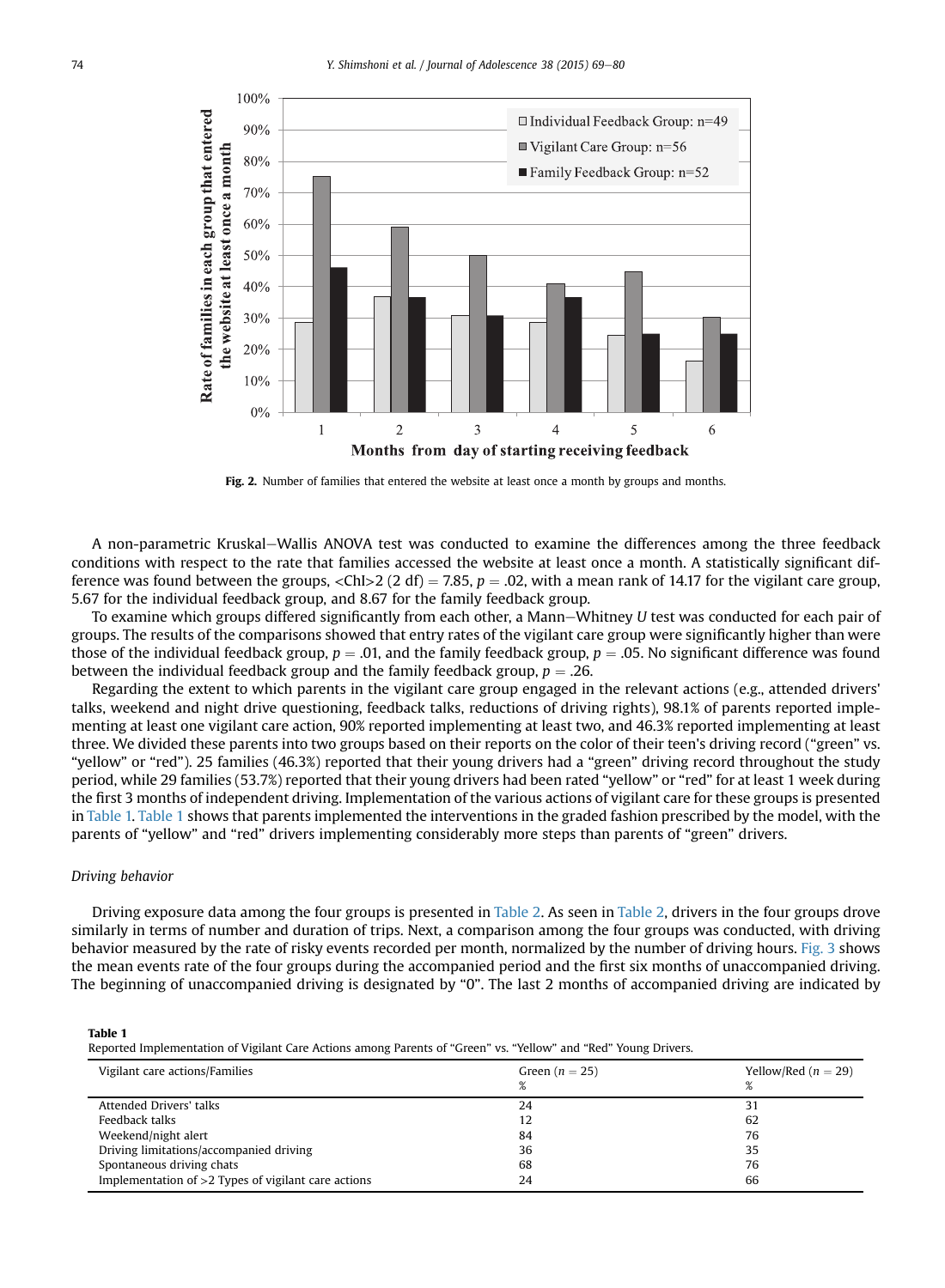#### <span id="page-6-0"></span>Table 2

Driving exposure in terms of number and length of trips for the four groups.

|                       | Family feedback<br>minutes | Vigilant care<br>minutes | Personal feedback<br>minutes | Control<br>minutes |
|-----------------------|----------------------------|--------------------------|------------------------------|--------------------|
| Minimum trip time     | 1.52                       | 1.52                     | 1.52                         | 1.23               |
| Maximum trip time     | 332                        | 353.75                   | 329.07                       | 342.32             |
| Mean trip time        | 20.19                      | 20.89                    | 20.73                        | 19.41              |
| SD trip time          | 18.23                      | 19.47                    | 19.48                        | 18.35              |
| Total number of trips | 101.277                    | 101.426                  | 92,605                       | 98,882             |



Fig. 3. Young drivers' average events rate per group and month.

negative values. The improvement seen at time "0" can be attributed to the fact that families received the training and accessed the site in the weeks preceding the transition to unaccompanied driving.

As seen in Fig. 3, the no feedback group appeared to be consistently higher in events rate, the individual feedback and family feedback groups came next, and the vigilant care group was the lowest in events rate. To evaluate whether these differences were significant, we used the monthly scores in a mixed effect model. This model incorporated group (4 levels, with the no feedback group as a reference), month (a continuous number between 0 and 5), and the interaction between them. A random effect term was added to account for within-driver variance. Incorporation of group and month helped understand the various group behavior patterns during the first 6 months and provided an indication on the trend over time.

The differences between the four groups in driving risk over the first six months of independent driving are detailed in [Table 3](#page-7-0) and illustrated in [Fig. 4](#page-7-0). In [Table 3](#page-7-0), the intercept refers to the no feedback group at the start of solo driving. The linear results confirm that the vigilant care group fared better than did the other groups, although the only significant finding was in the comparison with the no feedback group.

We hypothesized that the lack of a significant difference in favor of the vigilant care group, relative to the other feedback groups, might have been due to the fact that the majority of drivers were "green" to begin with, thereby reducing the likelihood of showing improvement. Therefore, the vigilant care and family feedback groups were compared while considering only those drivers with a higher frequency of driving events. We did this using a quantile regression model ([Davino, Furno,](#page-9-0)  $\&$ [Vistocco, 2013](#page-9-0)). In this analysis, only drivers with the 10%, 20%, 30%, 40%, 50% and 60% highest events rate were considered. In total, for each of the first six months, six comparisons were made. [Fig. 5](#page-8-0) illustrates these comparisons.

In the second month of independent driving, significant differences between the two groups were found for quantiles 0.5  $(t = -2.02, p = .05)$  and 0.6  $(t = -2.27, p = .03)$ , and near significant differences were found for quantiles 0.7  $(t = -1.59,$  $p = .12$ ) and 0.8 ( $t = -1.70$ ,  $p = .10$ ). In the third month, significant differences between the two groups were found for quantiles 0.7 ( $t = -2.54$ ,  $p = .01$ ), 0.8 ( $t = -2.98$ ,  $p < .01$ ), and 0.9 ( $t = -2.72$ ,  $p = .01$ ). In the fourth month, significant differences between the two groups were found for quantile 0.9 ( $t = -1.98$ ,  $p = .05$ ), and near significant differences were found for quantile 0.8 ( $t = -1.65$ ,  $p = .10$ ). In the fifth month, significant differences between the two groups were found for quantile 0.9 ( $t = -2.61$ ,  $p = .01$ ). These results suggest that for the higher quantiles (i.e. the more risky drivers), drivers in the vigilant care group had lower event rates than did those in the family feedback group. Data on quantile differences between the two groups are presented in [Table 4](#page-8-0).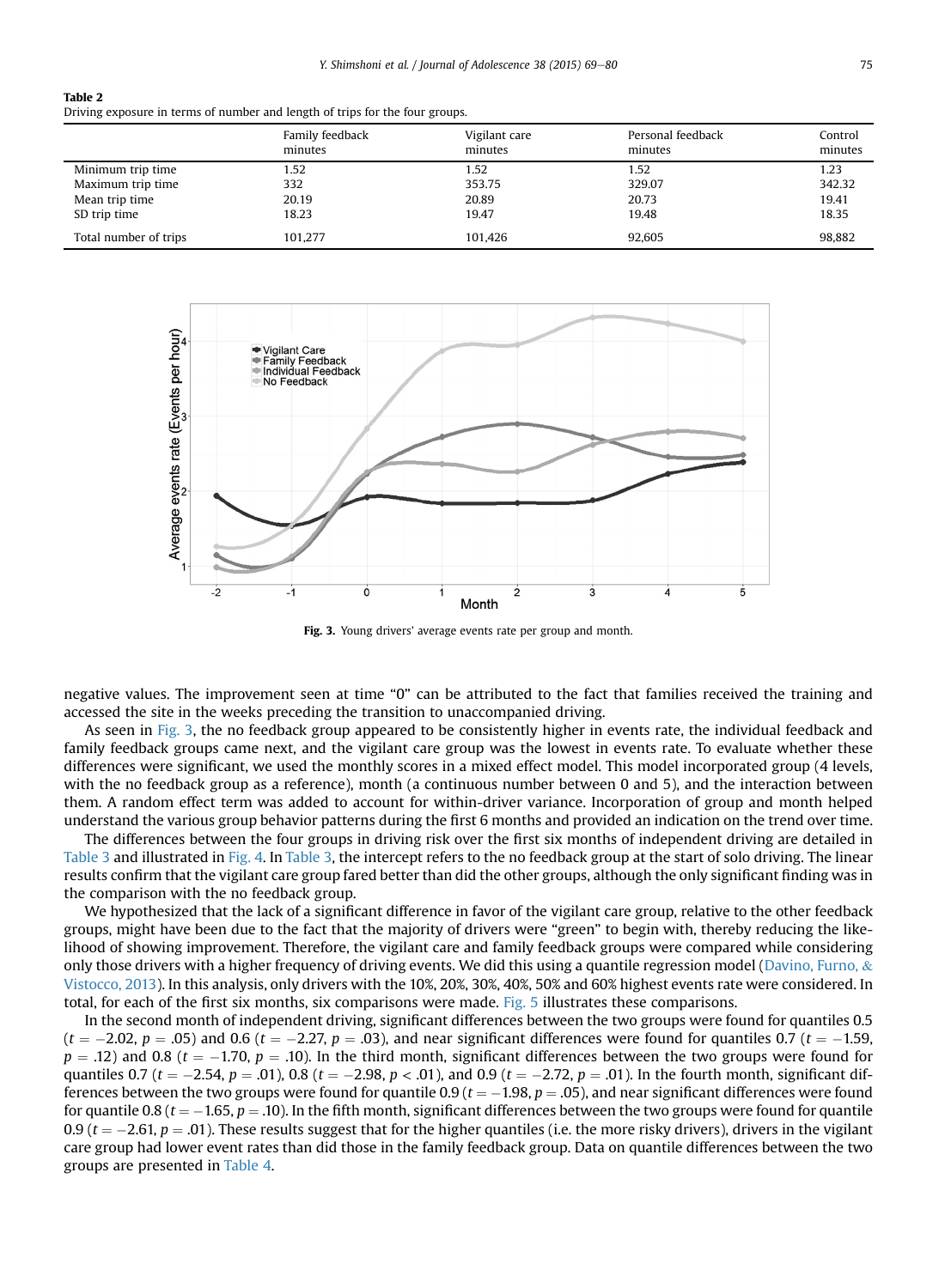<span id="page-7-0"></span>Table 3

Results of linear mixed effect model<sup> $a$ </sup> for young drivers' events rate.

|                            | Estimate (SE)      |
|----------------------------|--------------------|
| (Intercept)                | $0.058(0.007)$ *** |
| Individual Feedback        | $-0.02(0.01)$      |
| Family Feedback            | $-0.015(0.01)$     |
| Vigilant Care              | $-0.026(0.01)^{*}$ |
| Month                      | $0.002(0.001)$ *** |
| Individual Feedback: Month | $-0.001(0.001)$    |
| Family Feedback: Month     | $-0.003(0.001)$ ** |
| Vigilant Care: Month       | $-0.001(0.001)$    |
| $\sigma^2$ (Driver)        | 0.05               |

Note.  $p < .05$ ,  $p > .005$ ,  $p < .0001$ .

<sup>a</sup> y\_i,j =  $\beta$ 0 +  $\beta$ 1\*(Individual Feedback) +  $\beta$ 2\*(Family Feedback) +  $\beta$ 3\*(Vigilant  $Care) + \beta4*(Month) + \beta5*(Individual Feedback)*(Month) + \beta6*(Family Feedback)$ \*(Month) +  $\beta$ 7\*(Vigilant Care)\*(Month) + Driver\_i + e\_i,j.

## Discussion

This study proposed three main hypotheses: a) parents trained in vigilant care would report more extensive use of the IVDR feedback, b) driving risk would diminish with feedback availability, and c) training in vigilant care would improve on the results of feedback alone. The first hypothesis was supported: Parents in the vigilant care group had more entries on the IVDR website, which shows that the parents who received training were better able to surmount the difficulties that parents often experience using such feedback [\(Farmer et al., 2010; Guttman](#page-9-0) & [Gesser-Edelsburg, 2011\)](#page-9-0). The second hypothesis was not supported, as no significant differences were found between the three groups that did not involve parental guidance in vigilant care. Regarding the comparison between the vigilant care and the other groups, a significant difference was found between the vigilant care and the no feedback group. However, at first, no significant advantage was found for the vigilant care over the feedback groups. An additional analysis (by quantiles) was undertaken to allow a closer look at this issue.

The quantile analysis showed that when only the more risky drivers (those in the higher quantiles) were examined, the vigilant care group fared better than the family feedback group. Thus, training in vigilant care was found to be associated with lower risk over and beyond feedback effects, especially in the case of the more risky drivers.

A possible interpretation of this finding ascribes the effect to the additional attention given to the vigilant care group rather than to any peculiarities of the training. The data, however, show that parents in this group displayed many of the behaviors deemed central to the model. Specifically, they visited the IVDR website more frequently and regulated their interventions according to the risk levels indicated by the feedback. This finding can be interpreted as indicative of the graded function of vigilant care, which enables parents to remain vigilant, but to intervene more decisively only when there is a clear need to do so.



Fig. 4. Results of linear mixed effect model for young drivers' events rate.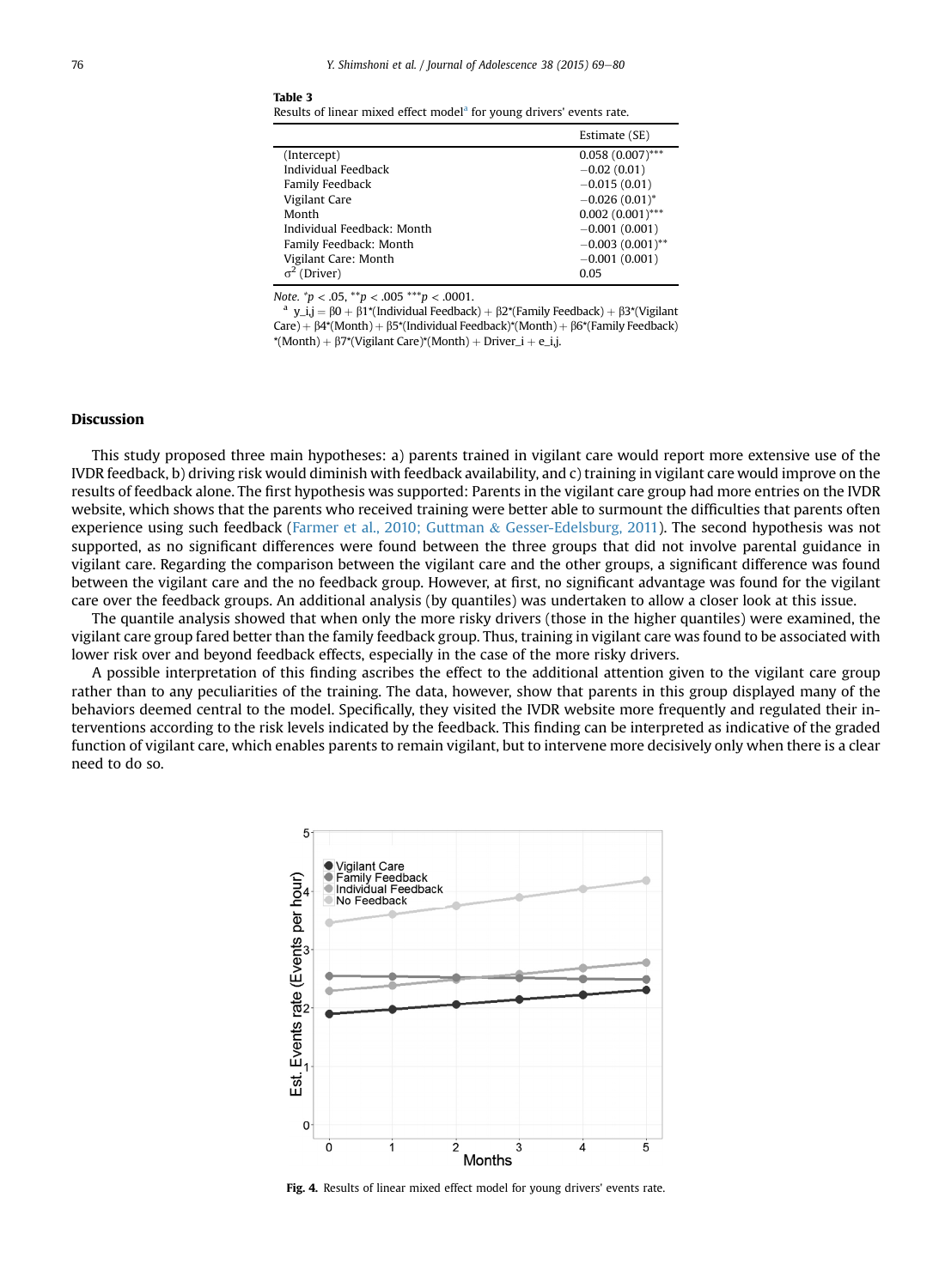<span id="page-8-0"></span>

Fig. 5. Events rate of vigilant care and family feedback groups during the first six months of independent driving by quantiles.

Observations from the booster phone calls suggest that the intervention was well accepted and was not perceived as invasive or controlling by the young drivers. The parents of one youngster reported him as remarking in the course of a drivers' talk: "At first, I thought that the program's goal was to help you to control me. But, now I see that by driving well, I become a driver with full rights." Thus, the drivers' talks can be seen as a family ritual that celebrates the entrance of the young driver into the community of adult drivers. Parents reported that their sons participated actively in these talks, commenting on the parents' driving, and contributing observations about driving dilemmas.

The belief that parental involvement was not experienced as an attempt at control was strengthened by the findings of a parallel study (unpublished), in which parents and young drivers of 11 families were interviewed separately regarding ways they implemented and experienced the intervention. Only one of the 11 youngsters responded in the affirmative to the question "Did you feel that your parents acted in invasive or controlling ways?" This finding is encouraging because all the 11 sets of parents had implemented a number of focused and protective steps.

Most parents and drivers remarked that the training had led to greater readiness to talk openly about driving, and they described the atmosphere during the drivers' talks as very positive. Some parents who described themselves as especially anxious, commented that the training helped them allow their young drivers more autonomy than they had previously thought possible. This finding supports the assumption that vigilant care is an effective antidote against the tendency to overparent. Perhaps the best indication that parental involvement was experienced as a positive presence, rather than as an intrusive form of control, were comments by some of the young drivers to the effect that they felt more secure, especially in the initial weeks of unaccompanied driving. One said, "I had the feeling that, though I was alone in the car, it was as if someone was sitting by my side." The remark by this young driver raises an important issue about the model of vigilant care and the way parental vigilant care may become internalized.

| Table 4<br>Quantile regression results of significant differences between vigilant care and family feedback groups by months and quantiles. |          |                                    |                      |                                                                                      |                                                                |         |        |
|---------------------------------------------------------------------------------------------------------------------------------------------|----------|------------------------------------|----------------------|--------------------------------------------------------------------------------------|----------------------------------------------------------------|---------|--------|
| Time from solo                                                                                                                              | Ouintile | Family feedback In<br>(event rate) | S.D. Family Feedback | Difference between family<br>feedback ( $n = 53$ ) and<br>vigilant care ( $n = 54$ ) | S.D difference between<br>family feedback and<br>vigilant care |         | p      |
| Month 2                                                                                                                                     | 0.5      | $-3.56$                            | 0.11                 | $-0.32$                                                                              | 0.16                                                           | $-2.02$ | 0.05   |
|                                                                                                                                             | 0.6      | $-3.20$                            | 0.16                 | $-0.51$                                                                              | 0.22                                                           | $-2.27$ | 0.03   |
|                                                                                                                                             | 0.7      | $-2.97$                            | 0.19                 | $-0.43$                                                                              | 0.27                                                           | $-1.59$ | 0.12   |
|                                                                                                                                             | 0.8      | $-2.71$                            | 0.18                 | $-0.44$                                                                              | 0.26                                                           | $-1.70$ | 0.10   |
| Month 3                                                                                                                                     | 0.7      | $-2.93$                            | 0.13                 | $-0.48$                                                                              | 0.19                                                           | $-2.54$ | 0.01   |
|                                                                                                                                             | 0.8      | $-2.51$                            | 0.17                 | $-0.70$                                                                              | 0.24                                                           | $-2.98$ | < 0.01 |
|                                                                                                                                             | 0.9      | $-2.36$                            | 0.13                 | $-0.52$                                                                              | 0.19                                                           | $-2.72$ | 0.01   |
| Month 4                                                                                                                                     | 0.8      | $-2.63$                            | 0.17                 | $-0.40$                                                                              | 0.24                                                           | $-1.65$ | 0.10   |
|                                                                                                                                             | 0.9      | $-2.16$                            | 0.24                 | $-0.64$                                                                              | 0.34                                                           | $-1.98$ | 0.05   |
| Month 5                                                                                                                                     | 0.9      | $-2.37$                            | 0.12                 | $-0.43$                                                                              | 0.17                                                           | $-2.61$ | 0.01   |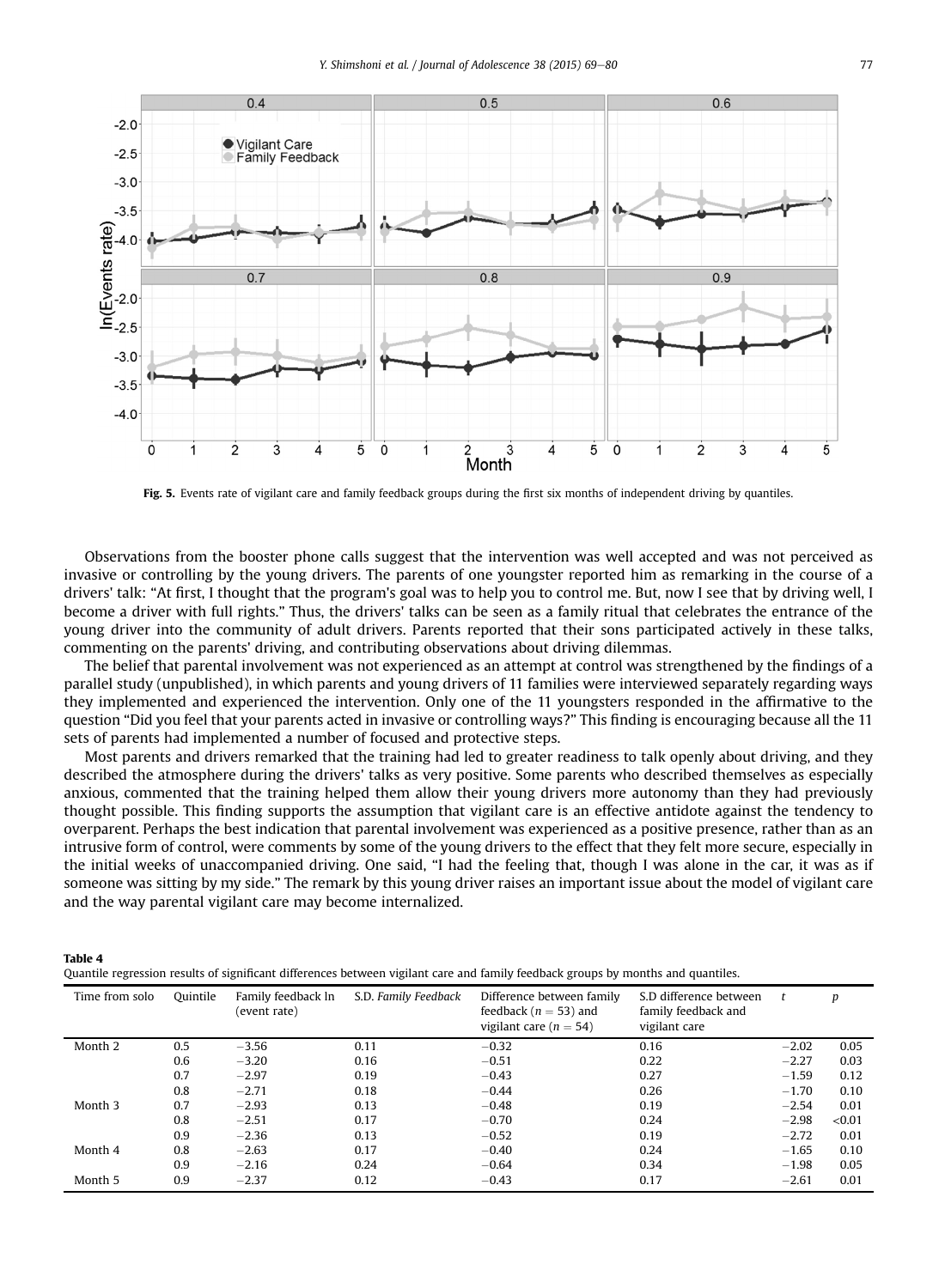<span id="page-9-0"></span>One assumption of the model is that vigilant care promotes self-care by the young adult. In contrast, a strictly controlling attitude by the parents would be less conducive to internalization, particularly in adolescence. Therefore, we would predict that the more parents were able to convey presence rather than control, the more the young adult will develop self-care in his driving. This would align the present approach with the hierarchical model of goals for driver education ([Hattaka, Keskinen,](#page-10-0) [Gregersen, Glad,](#page-10-0) & [Hernetkoski, 2002\)](#page-10-0). This model specifies the need to promote not only specific driving skills, but also attitudinal and motivational shifts in the direction of self-monitoring and self-control.

#### Conclusion and study contributions

This study highlights the potential utility of integrating technological feedback with parent training in vigilant care, especially when the young driver manifested high levels of risky maneuvers. This finding suggests a more cost-effective use of the program, in which young drivers would be sorted according to their risk levels and training would be administered only to the higher risk drivers. Various possibilities exist for developing such a selection procedure. For example, the parents of young drivers who (a) committed infractions, (b) defied parental rules for safe use of the car, or (c) scored high on questionnaires of aggressive driving could be selected as candidates for the intervention. Research on the identification of potentially dangerous driving is progressing apace (Begg, Suleiman, & Samaranayaka., 2012; Jerome, Segal, & Habinski, 2006). Eventually, this knowledge might provide licensing authorities and concerned parents with tools to pinpoint young drivers at high risk for whom special efforts such as the present training might be indicated. Regarding the potential effectiveness of parental involvement without the adjunct of technological feedback, the model predicts that vigilant care reduces young driver risk, even without direct feedback. A training protocol that may allow parents to increase their engagement without technological support is currently under development.

#### Limitations

Among the study's limitations, as a majority of the young drivers were safe ("green") throughout the study period, the sample was probably not representative of the young driver population. This selection bias probably meant that most recruited families perceived the issue of driving risk as important and worthy of their time and effort. The skewed sample probably limited the effectiveness of the intervention, which might have been more pronounced if a sample of higher risk drivers had been recruited. This assumption is upheld by the quantile regression analyses, which showed that the highest gains were achieved by the riskier drivers.

The relevance of the study may be compromised by its use of a cumbersome IVDR technology. Smartphone applications now available could be employed in future studies. However, this would depend on the young driver's willingness to switch on the application. We predict that parental training in vigilant care will increase the likelihood that the young driver will switch on the application.

#### Acknowledgment

This research was sponsored by the Research Fund of Israel Insurance Association.

#### **References**

[Barber, B. K. \(1996\). Parental psychological control: revisiting a neglected construct.](http://refhub.elsevier.com/S0140-1971(14)00194-8/sref1) Child Development, 67, 3296–[3319](http://refhub.elsevier.com/S0140-1971(14)00194-8/sref1).

[Barber, B. K., & Harmon, E. L. \(2002\). Violating the self: parental psychological control of children and adolescents. In B. K. Barber \(Ed.\),](http://refhub.elsevier.com/S0140-1971(14)00194-8/sref2) Intrusive parenting: [How psychological control affects children and adolescents](http://refhub.elsevier.com/S0140-1971(14)00194-8/sref2) (pp. 15-[52\). Washington, DC: American Psychological Association.](http://refhub.elsevier.com/S0140-1971(14)00194-8/sref2)

[Begg, D., Suleiman, M., & Samaranayaka, A. \(2012\). The characteristics of young pre-licensed drivers: evidence from the New Zealand drivers study.](http://refhub.elsevier.com/S0140-1971(14)00194-8/sref3) Accident [Analysis](http://refhub.elsevier.com/S0140-1971(14)00194-8/sref3) & [Prevention, 45](http://refhub.elsevier.com/S0140-1971(14)00194-8/sref3), 539-[546.](http://refhub.elsevier.com/S0140-1971(14)00194-8/sref3)

[Bernstein, G., & Triger, Z. \(2011\). Over-parenting.](http://refhub.elsevier.com/S0140-1971(14)00194-8/sref4) UC Davis Law Review, 44, 1221-[1279.](http://refhub.elsevier.com/S0140-1971(14)00194-8/sref4)

[Bowman, M. A., Prelow, H. M., & Weaver, S. R. \(2007\). Parenting behaviors, association with deviant peers and delinquency in African American adolescents:](http://refhub.elsevier.com/S0140-1971(14)00194-8/sref5) a mediated-moderation model. [Journal of Youth and Adolescence, 36](http://refhub.elsevier.com/S0140-1971(14)00194-8/sref5), 517-[527.](http://refhub.elsevier.com/S0140-1971(14)00194-8/sref5)

[Burrus, K. D., Leeks, T. A., Sipe, S., Dolina, R., Soler, R., Elder, R., et al. \(2012\). Person-to-person interventions targeted to parents and other care givers to](http://refhub.elsevier.com/S0140-1971(14)00194-8/sref6) [improve adolescent health: a community guide systematic review.](http://refhub.elsevier.com/S0140-1971(14)00194-8/sref6) American Journal of Preventive Medicine, 42, 316.

[Carney, C., McGehee, D. V., Lee, J. D., Reyes, M. L., & Raby, M. \(2010\). Using an event-triggered video intervention system to expand the supervised learning of](http://refhub.elsevier.com/S0140-1971(14)00194-8/sref7) newly licensed adolescent drivers. [American Journal of Public Health, 100](http://refhub.elsevier.com/S0140-1971(14)00194-8/sref7), 1101-[1106.](http://refhub.elsevier.com/S0140-1971(14)00194-8/sref7)

[Chamberlain, P., & Reid, J. B. \(1998\). Comparison of two community alternatives to incarceration for chronic juvenile offenders.](http://refhub.elsevier.com/S0140-1971(14)00194-8/sref8) Journal of Consulting and [Clinical Psychology, 66](http://refhub.elsevier.com/S0140-1971(14)00194-8/sref8), 624-[633.](http://refhub.elsevier.com/S0140-1971(14)00194-8/sref8)

[Chaudhary, N., Ferguson, S., & Herbel, S. \(2004\). Tennessee's novice driver safety project: a program to increase parental involvement.](http://refhub.elsevier.com/S0140-1971(14)00194-8/sref9) Traffic Injury and [Prevention, 5](http://refhub.elsevier.com/S0140-1971(14)00194-8/sref9), 356-[361.](http://refhub.elsevier.com/S0140-1971(14)00194-8/sref9)

[Coley, R. L., Morris, J. E., & Hernandez, D. \(2004\). Out-of-school care and problem behavior trajectories among low-income adolescents: Individual, family,](http://refhub.elsevier.com/S0140-1971(14)00194-8/sref10) [and neighborhood characteristics as added risks.](http://refhub.elsevier.com/S0140-1971(14)00194-8/sref10) Child Development, 75, 948-[965.](http://refhub.elsevier.com/S0140-1971(14)00194-8/sref10)

[Davino, C., Furno, M., & Vistocco, D. \(2013\).](http://refhub.elsevier.com/S0140-1971(14)00194-8/sref11) Quantile regression: Theory and applications. Hoboken, NJ: John Wiley & [Sons](http://refhub.elsevier.com/S0140-1971(14)00194-8/sref11).

[Dishion, T. J., & McMahon, R. J. \(1998\). Parental monitoring and the prevention of child and adolescent problem behavior: a conceptual and empirical](http://refhub.elsevier.com/S0140-1971(14)00194-8/sref12) formulation. [Clinical Child and Family Psychology Review, 1](http://refhub.elsevier.com/S0140-1971(14)00194-8/sref12), 61-[75](http://refhub.elsevier.com/S0140-1971(14)00194-8/sref12).

[Farah, H. \(2011\). Age and gender differences in overtaking maneuvers on two-lane rural highways.](http://refhub.elsevier.com/S0140-1971(14)00194-8/sref13) Transportation Research Record: Journal of the Trans[portation Research Board, 2248](http://refhub.elsevier.com/S0140-1971(14)00194-8/sref13), 30-[36](http://refhub.elsevier.com/S0140-1971(14)00194-8/sref13).

[Farmer, C. M., Kirley, B. B., & McCartt, A. T. \(2009\). In-vehicle monitoring and the driving of teenagers.](http://refhub.elsevier.com/S0140-1971(14)00194-8/sref14) Insurance Institute for Highway Safety, 44, 2-[8](http://refhub.elsevier.com/S0140-1971(14)00194-8/sref14). [Farmer, C. M., Kirley, B. B., & McCartt, A. T. \(2010\). Effects of in-vehicle monitoring on the driving behavior of teenagers.](http://refhub.elsevier.com/S0140-1971(14)00194-8/sref15) Journal of Safety Research, 41, 39–[45.](http://refhub.elsevier.com/S0140-1971(14)00194-8/sref15)

[Glendon, A. I. \(2014\). An approach to novice driver training.](http://refhub.elsevier.com/S0140-1971(14)00194-8/sref16) European Journal of Applied Psychology, 64, 111-[122.](http://refhub.elsevier.com/S0140-1971(14)00194-8/sref16)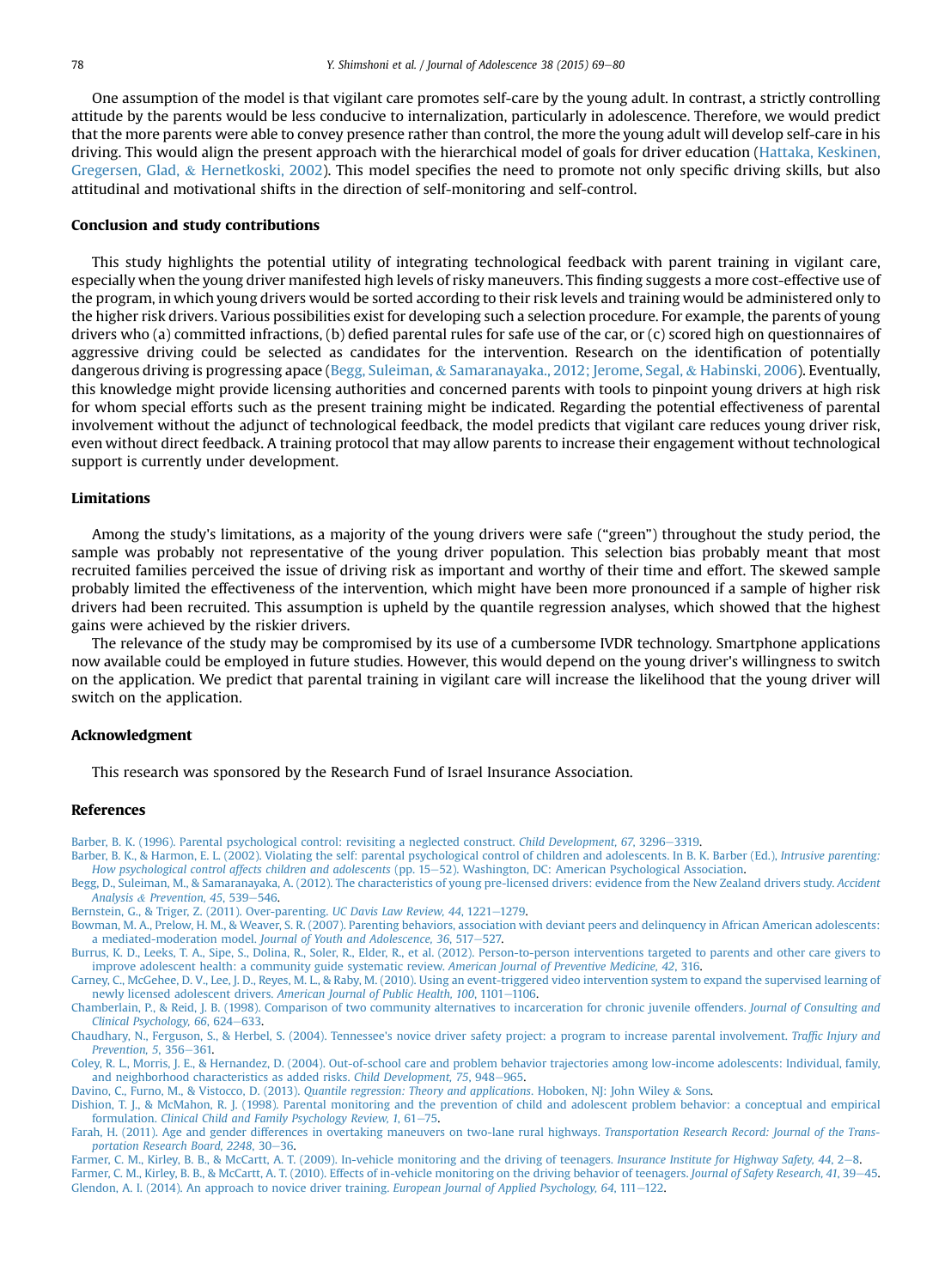- <span id="page-10-0"></span>[Goodwin, A. H., Foss, R. D., Margolis, L. H., & Harrell, S. \(2014\). Parents' comments and instruction during the](http://refhub.elsevier.com/S0140-1971(14)00194-8/sref17) first four months of supervised driving: an [opportunity missed?](http://refhub.elsevier.com/S0140-1971(14)00194-8/sref17) Accident Analysis & [Prevention, 69](http://refhub.elsevier.com/S0140-1971(14)00194-8/sref17), 15-[22](http://refhub.elsevier.com/S0140-1971(14)00194-8/sref17).
- Goodwin, A. H., Margolis, L. H., Foss, R. D., Harrell, S., O'Brien, N. P., & Kirley, B. B. (2013). Improving parental supervision of novice drivers using an evidencebased approach. Retrieved https://www.aaafoundation.org/sites/default/fi[les/Parent%20Coaching%20Executive%20Summary%20FINAL.pdf](https://www.aaafoundation.org/sites/default/files/Parent%20Coaching%20Executive%20Summary%20FINAL.pdf).
- Guttman, N., & Gesser-Edelsburg, A. (2011). 'The Little Squealer' or 'The Virtual Guardian Angel'[? Young drivers' and their parents' perspective on using a](http://refhub.elsevier.com/S0140-1971(14)00194-8/sref19) [driver monitoring technology and its implications for parent-young driver communication.](http://refhub.elsevier.com/S0140-1971(14)00194-8/sref19) Journal of Safety Research, 42, 51-[59](http://refhub.elsevier.com/S0140-1971(14)00194-8/sref19).
- [Hamza, C. A., & Willoughby, T. \(2011\). Perceived parental monitoring, adolescent disclosure and adolescent depressive symptoms: a longitudinal exami-](http://refhub.elsevier.com/S0140-1971(14)00194-8/sref20)nation. [Journal of Youth and Adolescence, 40](http://refhub.elsevier.com/S0140-1971(14)00194-8/sref20), 902-[915.](http://refhub.elsevier.com/S0140-1971(14)00194-8/sref20)
- [Hasebe, Y., Nucci, L., & Nucci, M. S. \(2004\). Parental control of the personal domain and adolescent symptoms of psychopathology: a cross-national study in](http://refhub.elsevier.com/S0140-1971(14)00194-8/sref21) [the United States and Japan.](http://refhub.elsevier.com/S0140-1971(14)00194-8/sref21) Child Development, 75, 815-[828](http://refhub.elsevier.com/S0140-1971(14)00194-8/sref21).
- [Hattaka, M., Keskinen, E., Gregersen, N. P., Glad, A., & Hernetkoski, K. \(2002\). From control of the vehicle to personal self-control. Broadening the](http://refhub.elsevier.com/S0140-1971(14)00194-8/sref22) per-spectives to driver education. [Transportation Research Part F: Traf](http://refhub.elsevier.com/S0140-1971(14)00194-8/sref22)fic Psychology and Behavior, 5, 201-[215](http://refhub.elsevier.com/S0140-1971(14)00194-8/sref22).
- [Hoeve, M., Dubas, J. S., Eichelsheim, V. I., Van Der Laan, P. H., Smeenk, W., et al. \(2009\). The relationship between parenting and delinquency: a meta-](http://refhub.elsevier.com/S0140-1971(14)00194-8/sref23)analysis. [Journal of Abnormal Child Psychology, 37](http://refhub.elsevier.com/S0140-1971(14)00194-8/sref23), 749-[775.](http://refhub.elsevier.com/S0140-1971(14)00194-8/sref23)
- [Israel Central Bureau of Statistics \[ICBS\]. \(2011\).](http://refhub.elsevier.com/S0140-1971(14)00194-8/sref24) Involvement in road accidents (in Hebrew).
- [Jang, S. J., & Smith, C. A. \(1997\). A test of reciprocal causal relationship among parental supervision, affective ties, and delinquency.](http://refhub.elsevier.com/S0140-1971(14)00194-8/sref25) Journal of Research in [Crime and Delinquency, 34](http://refhub.elsevier.com/S0140-1971(14)00194-8/sref25), 307-[336](http://refhub.elsevier.com/S0140-1971(14)00194-8/sref25).
- [Jerome, L., Segal, A., & Habinski, L. \(2006\). What we know about ADHD and driving risk: a literature review, meta-analysis and critique.](http://refhub.elsevier.com/S0140-1971(14)00194-8/sref26) Journal of the [Canadian Academy of Child and Adolescent Psychiatry, 15](http://refhub.elsevier.com/S0140-1971(14)00194-8/sref26), 105-[125.](http://refhub.elsevier.com/S0140-1971(14)00194-8/sref26)
- [Kerr, M., & Stattin, H. \(2000\). What parents know, how they know it, and several forms of adolescent adjustment: further support for a reinterpretation of](http://refhub.elsevier.com/S0140-1971(14)00194-8/sref27) monitoring. [Developmental Psychology, 36](http://refhub.elsevier.com/S0140-1971(14)00194-8/sref27), 366-[380](http://refhub.elsevier.com/S0140-1971(14)00194-8/sref27).
- [Kuppens, S., Grietens, H., Onghena, P., & Michiels, D. \(2009\). Relations between parental psychological control and childhood relational aggression:](http://refhub.elsevier.com/S0140-1971(14)00194-8/sref28) reciprocal in nature? [Journal of Clinical Child](http://refhub.elsevier.com/S0140-1971(14)00194-8/sref28) & [Adolescent Psychology, 38](http://refhub.elsevier.com/S0140-1971(14)00194-8/sref28), 117-[131.](http://refhub.elsevier.com/S0140-1971(14)00194-8/sref28)
- [Lahey, B. B., Van Hulle, C. A., D'Onofrio, B. M., Rodgers, J. L., & Waldman, I. D. \(2008\). Is parental knowledge of their adolescent offspring's whereabouts and](http://refhub.elsevier.com/S0140-1971(14)00194-8/sref29) [peer associations spuriously associated with offspring delinquency](http://refhub.elsevier.com/S0140-1971(14)00194-8/sref29)? Journal of Abnormal Child Psychology, 36, 807-[823](http://refhub.elsevier.com/S0140-1971(14)00194-8/sref29).
- [Laird, R. D., Marrero, M. M., & Sentse, M. \(2010\). Revisiting parental monitoring: evidence that parental solicitation can be effective when needed most.](http://refhub.elsevier.com/S0140-1971(14)00194-8/sref30) [Journal of Youth and Adolescence, 39](http://refhub.elsevier.com/S0140-1971(14)00194-8/sref30), 1431-[1441.](http://refhub.elsevier.com/S0140-1971(14)00194-8/sref30)
- [Laird, R. D., Pettit, G. S., Bates, J. E., & Dodge, K. A. \(2003\). Parents' monitoring-relevant knowledge and adolescents' delinquent behavior: evidence of](http://refhub.elsevier.com/S0140-1971(14)00194-8/sref31) [correlated developmental changes and reciprocal in](http://refhub.elsevier.com/S0140-1971(14)00194-8/sref31)fluences. Child Development, 74, 752-[768](http://refhub.elsevier.com/S0140-1971(14)00194-8/sref31).
- Langford, J. (2006). Road safety implications of further training for young drivers[. Melbourne, Australia: Monash University Accident Research Centre.](http://refhub.elsevier.com/S0140-1971(14)00194-8/sref32)
- [Lavi-Levavi, I., Shachar, I., & Omer, H. \(2013\). Training in non-violent resistance for parents of violent children: differences between fathers and mothers.](http://refhub.elsevier.com/S0140-1971(14)00194-8/sref33) [Journal of Systemic Therapies, 32](http://refhub.elsevier.com/S0140-1971(14)00194-8/sref33), 79-[93.](http://refhub.elsevier.com/S0140-1971(14)00194-8/sref33)
- [Lee, J. D. \(2007\). Technology and teen drivers.](http://refhub.elsevier.com/S0140-1971(14)00194-8/sref34) Journal of Safety Research, 38, 203-[213.](http://refhub.elsevier.com/S0140-1971(14)00194-8/sref34)
- Lotan, T., & Toledo, T. (2007). [Driving patterns of young drivers within a graduated driver licensing system](http://refhub.elsevier.com/S0140-1971(14)00194-8/sref35). Preprints of the Transportation Research Board 86th [Annual Meeting \(No. 07](http://refhub.elsevier.com/S0140-1971(14)00194-8/sref35)-[1080\).](http://refhub.elsevier.com/S0140-1971(14)00194-8/sref35)
- [Luyckx, K., Soenens, B., Vansteenkiste, M., Goossens, L., & Berzonsky, M. D. \(2007\). Parental psychological control and dimensions of identity formation in](http://refhub.elsevier.com/S0140-1971(14)00194-8/sref36) emerging adulthood. [Journal of Family Psychology, 21](http://refhub.elsevier.com/S0140-1971(14)00194-8/sref36), 546.
- [Magoon, M. E., & Ingersoll, G. M. \(2006\). Parental modeling, attachment, and supervision as mediators of adolescent gambling.](http://refhub.elsevier.com/S0140-1971(14)00194-8/sref37) Journal of Gambling Studies,  $22.1 - 22$  $22.1 - 22$
- [McCartt, A. T., Teoh, E. R., Fields, M., Braitman, K. A., & Hellinga, L. A. \(2010\). Graduated licensing laws and fatal crashes of teenage drivers: a national study.](http://refhub.elsevier.com/S0140-1971(14)00194-8/sref39) Traffi[c Injury Prevention, 11](http://refhub.elsevier.com/S0140-1971(14)00194-8/sref39), 240-[248](http://refhub.elsevier.com/S0140-1971(14)00194-8/sref39).
- [McGehee, D. V., Raby, M., Carney, C., Lee, G. D., & Reyes, M. L. \(2007\). Extending parental mentoring using an event-triggered video intervention in rural teen](http://refhub.elsevier.com/S0140-1971(14)00194-8/sref40) drivers. [Journal of Safety Research, 38](http://refhub.elsevier.com/S0140-1971(14)00194-8/sref40), 215-[227.](http://refhub.elsevier.com/S0140-1971(14)00194-8/sref40)
- [Mirman, J. H., Lee, Y. C., Kay, J., Durbin, D. R., & Winston, F. K. \(2012\). Development of web-based parent support program to improve quantity, quality](http://refhub.elsevier.com/S0140-1971(14)00194-8/sref41) and [diversity of teens' home based practice driving.](http://refhub.elsevier.com/S0140-1971(14)00194-8/sref41) Transportation Research Record, 2318, 107-[115.](http://refhub.elsevier.com/S0140-1971(14)00194-8/sref41)
- Musicant, O., Lotan, T., & Toledo, T. (2007). [Safety correlation and implications of an in-vehicle data recorder on driver behavior](http://refhub.elsevier.com/S0140-1971(14)00194-8/sref42). Preprints of the 86th [Transportation Research Board Annual Meeting, Washington, D.C](http://refhub.elsevier.com/S0140-1971(14)00194-8/sref42).
- [Nucci, L., Hasebe, Y., & Lins-Dyer, M. T. \(2005\). Adolescent psychological well-being and parental control of the personal. In J. Smetana \(Ed.\),](http://refhub.elsevier.com/S0140-1971(14)00194-8/sref43) Changing [boundaries of parental authority during adolescence: New directions for child and adolescent development](http://refhub.elsevier.com/S0140-1971(14)00194-8/sref43) (pp. 17-[30\). San Francisco, CA: Jossey-Bass](http://refhub.elsevier.com/S0140-1971(14)00194-8/sref43).
- OECD/ECMT. (2006). Young drivers: The road to safety[. European Conference of Ministers of Transport. Paris: Author.](http://refhub.elsevier.com/S0140-1971(14)00194-8/sref44) [Ollefs, B., Schlippe, A. V., Omer, H., & Kriz, J. \(2009\). Youngsters with externalizing behavior problems: effects of parent training.](http://refhub.elsevier.com/S0140-1971(14)00194-8/sref45) Familiendynamik, 34, [256](http://refhub.elsevier.com/S0140-1971(14)00194-8/sref45)-[265 \(in German\).](http://refhub.elsevier.com/S0140-1971(14)00194-8/sref45)
- Omer, H. (2002). [The struggle against children's violence](http://refhub.elsevier.com/S0140-1971(14)00194-8/sref46). Israel: Modan (in Hebrew).
- Omer, H. (2004). [Non-violent resistance: A new approach to violent and self-destructive children](http://refhub.elsevier.com/S0140-1971(14)00194-8/sref47). New York, NY: Cambridge University Press.
- Omer, H. (2011). [The new authority: Family, school and community](http://refhub.elsevier.com/S0140-1971(14)00194-8/sref48). New York, NY: Cambridge University Press.
- Omer, H. (2013). [World of temptations: How can we keep our children safe](http://refhub.elsevier.com/S0140-1971(14)00194-8/sref49). Ben Shemen, Israel: Modan (in Hebrew).
- [Padilla-Walker, L. M., & Nelson, L. J. \(2012\). Black hawk down? Establishing helicopter parenting as a distinct construct from other forms of parental control](http://refhub.elsevier.com/S0140-1971(14)00194-8/sref50) [during emerging adulthood.](http://refhub.elsevier.com/S0140-1971(14)00194-8/sref50) Journal of Adolescence, 35, 1177-[1190](http://refhub.elsevier.com/S0140-1971(14)00194-8/sref50).
- [Papakosmas, M., & Noble, G. \(2011\). Parents and young drivers: the role of learning, behavior modeling, communication and social marketing.](http://refhub.elsevier.com/S0140-1971(14)00194-8/sref51) Journal of the [Australasian Collage of Road Safety, 22](http://refhub.elsevier.com/S0140-1971(14)00194-8/sref51)(1), 45-[52](http://refhub.elsevier.com/S0140-1971(14)00194-8/sref51).
- [Prato, C., Toledo, T., Lotan, T., & Taubman-Ben-Ari, O. \(2010\). Modeling the behaviour of novice young drivers during the](http://refhub.elsevier.com/S0140-1971(14)00194-8/sref52) first year after licensure. Accident [Analysis and Prevention, 42](http://refhub.elsevier.com/S0140-1971(14)00194-8/sref52), 480-[486.](http://refhub.elsevier.com/S0140-1971(14)00194-8/sref52)
- [Racz, S. J., & McMahon, R. J. \(2011\). The relationship between parental knowledge and monitoring and child and adolescent conduct problems: a 10-year](http://refhub.elsevier.com/S0140-1971(14)00194-8/sref53) update. [Clinical Child and Family Psychological Review, 14](http://refhub.elsevier.com/S0140-1971(14)00194-8/sref53), 377-[398](http://refhub.elsevier.com/S0140-1971(14)00194-8/sref53).
- [Rai, A. A., Stanton, B., Wu, Y., Li, X., Galbraith, J., Cottrell, J., et al. \(2003\). Relative in](http://refhub.elsevier.com/S0140-1971(14)00194-8/sref54)fluences of perceived parental monitoring and perceived peer [involvement on adolescent risk behaviors: an analysis of six cross-sectional data sets.](http://refhub.elsevier.com/S0140-1971(14)00194-8/sref54) Journal of Adolescent Health, 33, 108-[118](http://refhub.elsevier.com/S0140-1971(14)00194-8/sref54).
- Road 2 Survival™. (2014). Retrieved on August 1st, 2014 from [www.roads2survival.com.au.](http://www.roads2survival.com.au)
- [Scott-Parker, B., Watson, B., King, M. J., & Hyde, M. K. \(2012\).](http://refhub.elsevier.com/S0140-1971(14)00194-8/sref55) 'They're lunatics on the road': exploring the normative influences of parents, friends, and police [on young novices' risky driving decisions.](http://refhub.elsevier.com/S0140-1971(14)00194-8/sref55) Safety Science, 50, 1917-[1928.](http://refhub.elsevier.com/S0140-1971(14)00194-8/sref55)
- [Segrin, C., Woszidlo, A., Givertz, M., Bauer, A., & Taylor Murphy, M. \(2012\). The association between overparenting, parent-child communication, and](http://refhub.elsevier.com/S0140-1971(14)00194-8/sref56) [entitlement and adaptive traits in adult children.](http://refhub.elsevier.com/S0140-1971(14)00194-8/sref56) Family Relations, 61, 237-[252](http://refhub.elsevier.com/S0140-1971(14)00194-8/sref56).
- [Simons-Morton, B. G. \(2007\). Parent involvement in novice teen driving: rationale, evidence of effects, and potential for enhancing graduated driver](http://refhub.elsevier.com/S0140-1971(14)00194-8/sref57) licensing effectiveness. [Journal of Safety Research, 38](http://refhub.elsevier.com/S0140-1971(14)00194-8/sref57), 193-[202](http://refhub.elsevier.com/S0140-1971(14)00194-8/sref57).
- [Simons-Morton, B. G., Ouimet, M. C., Zhang, Z., Lee, S. L., Klauer, S. E., Wang, J., et al. \(2011\). Crash and risky driving involvement among novice adolescent](http://refhub.elsevier.com/S0140-1971(14)00194-8/sref58) drivers and their parents. [The American Journal of Public Health, 101](http://refhub.elsevier.com/S0140-1971(14)00194-8/sref58), 2362-[2367.](http://refhub.elsevier.com/S0140-1971(14)00194-8/sref58)
- Smetana, J. G., & Daddis, C. (2002). Domain-specifi[c antecedents of parental psychological control and monitoring: the role of parenting beliefs and](http://refhub.elsevier.com/S0140-1971(14)00194-8/sref59) practices. [Child Development, 73](http://refhub.elsevier.com/S0140-1971(14)00194-8/sref59), 563-[580.](http://refhub.elsevier.com/S0140-1971(14)00194-8/sref59)
- [Soenens, B., Park, S. Y., Vansteenkiste, M., & Mouratidis, A. \(2012\). Perceived parental psychological control and adolescent depressive experiences: a cross](http://refhub.elsevier.com/S0140-1971(14)00194-8/sref60)[cultural study with Belgian and South-Korean adolescents.](http://refhub.elsevier.com/S0140-1971(14)00194-8/sref60) Journal of Adolescence, 35, 261-[272.](http://refhub.elsevier.com/S0140-1971(14)00194-8/sref60)